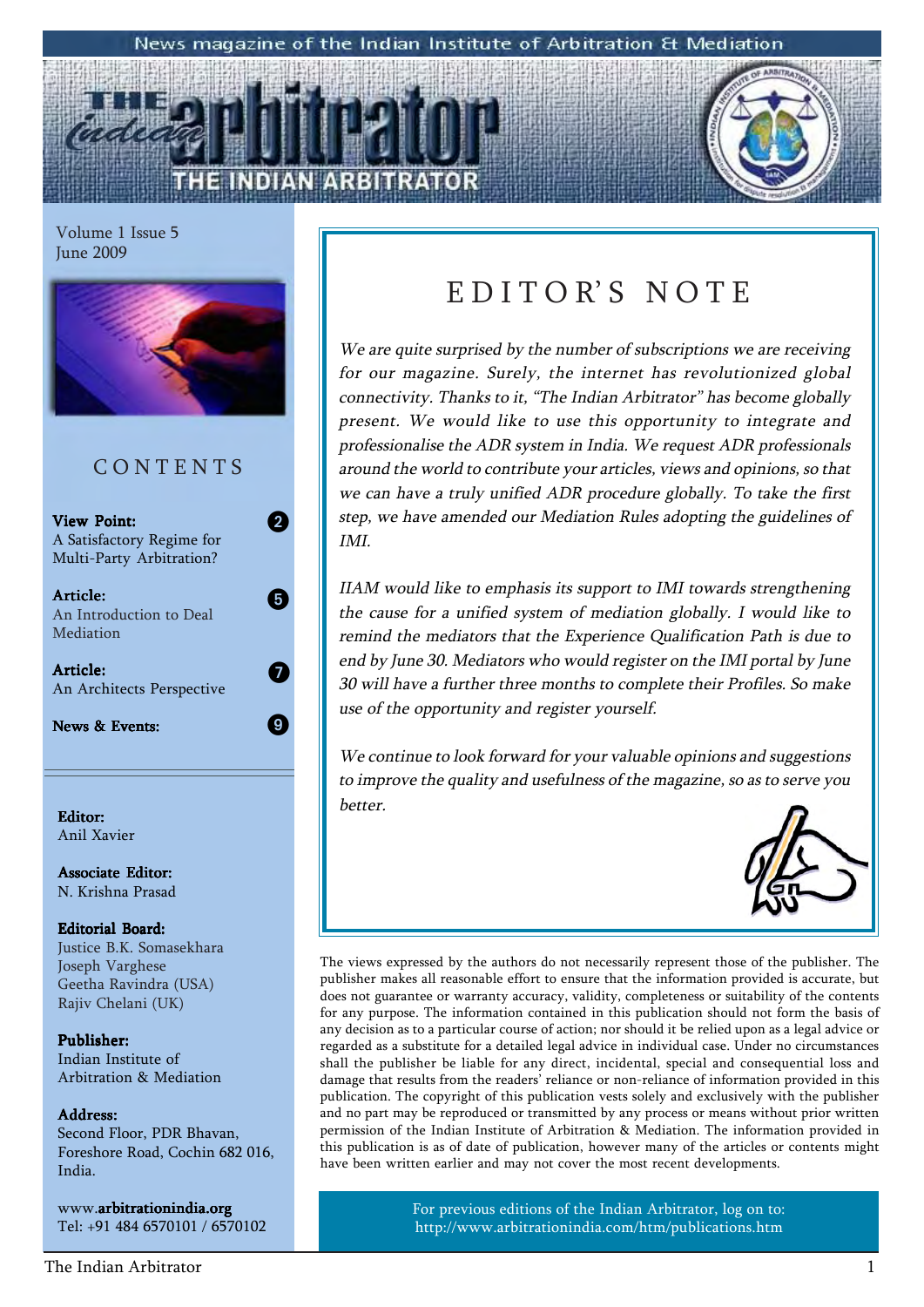$P<sub>0</sub>$ 

## A Satisfactory Regime for Multi-Party Arbitration? : DR. CHANDANA JAYALATH

Although arbitration

to litigation, it

becomes no longer

applicable when the matter is connected

with many parties

the arbitration.

who are not parties to

is frequently preferred

It is important to consider the circumstances as to why multi party arbitration is so significant in international construction. The composition itself warrants. The term construction contract involves not only contractors and employers but also consultants from different disciplines, sub contractors, investors, insurers, bankers, and so on. The international nature lies in both the facts that the parties come from different countries and so is the source of supply of works, goods and services. The forms of contract also differ upon for whom the work is being carried out.

On account of the higher number of participants, there will be correspondingly a higher number of contract agreements in effect. As an example, there will be 35 nominated sub contract packages under 10 main contracts concurrently operating in a site. Such contracts would bind parties for instance, the Employer and the project's funding agencies, the Employer and the Main Contractor, the Employer and the Consulting Engineer, the main Contractor and his sub-contractors or suppliers, the Main Contractor and nominated sub contractors, as well as the Employer and the Principle Architect and his specialist sub-consultants. The greater number of participants results in fragmentation of responsibilities in the supply chain. As it invariably

involves parties having different requirements, perceptions, goals and strategies, the tendency is always to occur differences, claims and then disputes.

Although the principles governing the construction contracts are basically identical in terms of how rights and obligations have been defined, we come across that the international arena is bit of comprehensive. There may be two or more different national systems of law

capable of qualifying as the substantive law of the contract. It could be the law of the country where the contract is made or where the project is constructed. It could also be the law of the state where a significant part of the contract works is manufactured, or where the contract is financed or simply the law which the parties regard as well suited to govern the particular contractual relationship.

It is therefore common in the construction industry for individuals, corporations or governmental agencies to join together in a joint venture or consortium. It is also

common in non-contractual matters such as product liability, to have multiple potential parties involved in the manufacture, sale and installations of the product, i.e., windows, doors, roofing, siding etc with each of these parties being a potential defendant.

When there is an issue on a construction project, it is not unusual for the employer to take that issue with the work of both the consultant and the employer. An employer may consider that the defects in the project are attributable to two or more factors including poor design, bad workmanship and lack of supervision. The employer can not begin a single arbitration procedure with both the consultants and the

contractor without an agreement on all parties, as the arbitration clause of the contracts do not provide for tripartite approach. If there is no general agreement the employer will have no recourse other than to sue both the consultant and the contractor. It would be unwise to commence separate arbitrations against the consultant and the contractor as these arbitrations would perhaps involve the same issue of defect. Separate arbitration hearings by different tribunals would open up the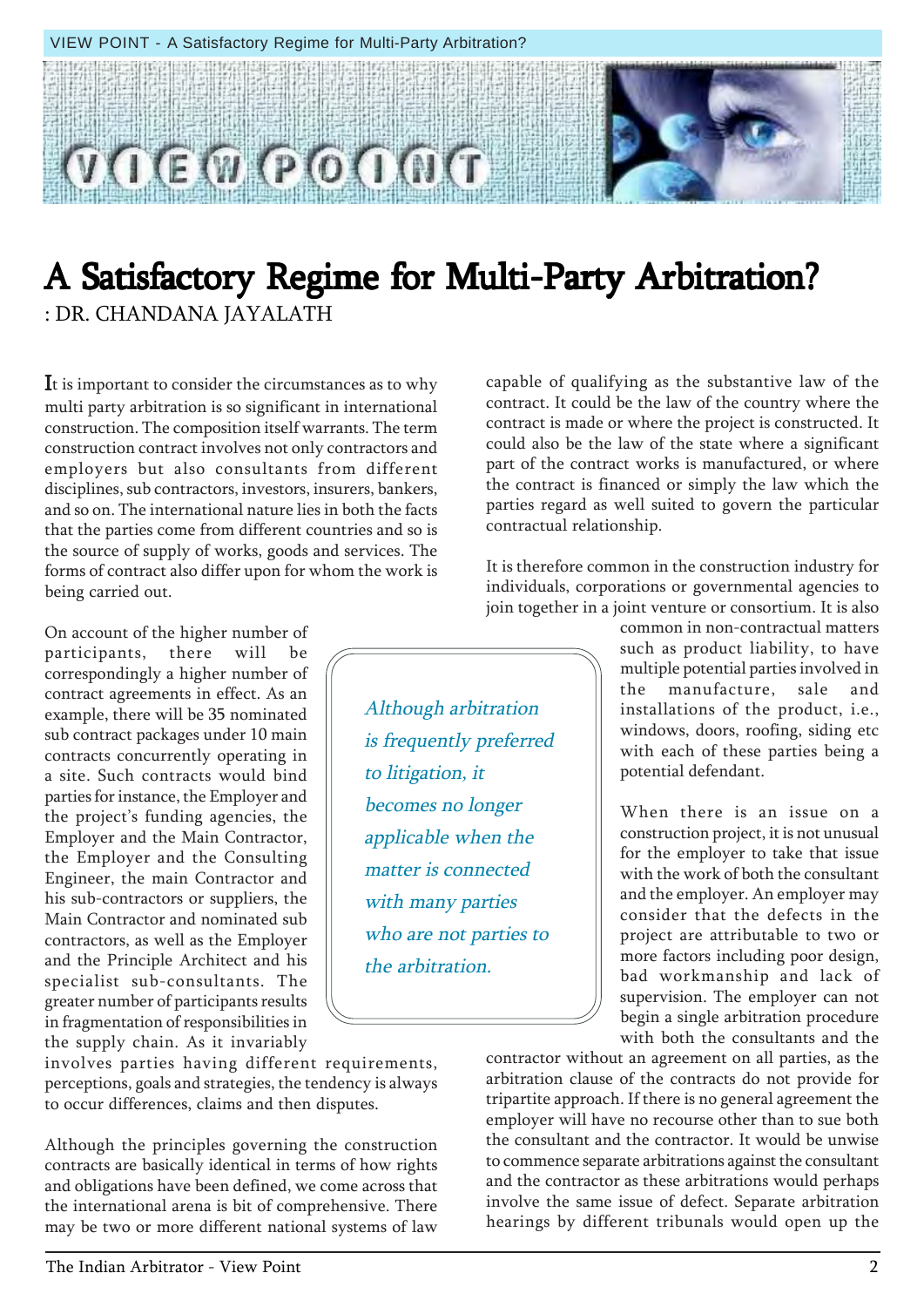owed for the work done<sup>2</sup>. The claim was stayed in favor of

VIEW POINT - A Satisfactory Regime for Multi-Party Arbitration?

possibility of two inconsistent findings on the same issue also.

Although arbitration is frequently preferred to litigation (as it is seen as a more private means of resolving disputes and allows the parties to choose arbitrators with the relevant expertise to preside over their dispute), it becomes no longer applicable when the matter is connected with many parties who are not parties to the arbitration. For instance, FIDIC Red book has no mechanism for a third disputant to occupy in the dispute process although it stipulates a gauntlet for the parties to strictly comply with.

In Taunton-Collins v Cromie (1964) 2 All ER 332<sup>1</sup>, the employer joined the contractor as a co-defendant. The contractor applied for a stay of proceedings in favor of arbitration, as there was an arbitration clause in the contract between the employer and the contractor. The English court of appeal held that it would be undesirable to have two proceedings before two different tribunals

which might reach inconsistent findings. It therefore dismissed the contractor's application.

In Yee Hon Pte Ltd v Tan Chye Hee Andrew (2005) 4 SLR 398, involving a third party Ho Bee Development

arbitration due to an arbitration clause in the contract between the developer and the contractor. However no steps were taken to go to arbitration. The contractor then sued the architect for recompense arising from a breach of his duties as the architect. As is the case in most construction projects, the contractor had no contractual relationship with the architect and relied on grounds such as negligence and the architect's collusion with the developer. The architect in turn sued the developer on the basis that, if the architect were found to be liable to compensate the contractor, the architect would in turn claim an indemnity from the developer.

The developer applied for an order that the architect's claim against the developer be stayed in favor of arbitration, as the contract between the developer and

the architect contained a provision for arbitration. The developer also applied for the contractor's claim against the architect to be stayed in favor of arbitration on the grounds that both claims in the same construction project and that the contractor's claim against the architect involved matters that would affect and determine issues which the developer and the contractor had agreed to arbitrate.

The court rejected the contractor's contention that it did not have jurisdiction to order the contractor to enter into a multi party arbitration with the architect and the contractor in the absence of an agreement between the contractor and the architect to refer their disputes to arbitration. The court also took the view that, as both disputes are related to the same project; it would be unsatisfactory for the dispute to be arbitrated while the other was litigated because of the possibility of inconsistent findings and decisions.

Another example is where the contractor submits a claim

It won't be a real 'alternative' to litigation if there is no ability to bring in other parties who were related to the dispute or to allow other parties to intervene.

for loss and expense based on its having been issued with late instructions by the architect. The architect may maintain the position that whilst the instructions could have been issued a little earlier, the contractor's claim is grossly exaggerated and submitted malafide with a view to recover some of its costs that were incurred on its own inefficiencies. If the employer accepts the claim, it will need to obtain recourse from the

architect. If the employer fights the claim, it will need the architect's assistance to do so but will also need to obtain recompense from the architect if its challenge were to prove unsuccessful.

As mentioned, examples in international construction are basically group-complaints that the work had not been done properly and contains one or more defects. An employer may find himself in a position of having to choose between the parties responsible: a contractor or a consultant. What it does not wish is to find, having launched an arbitration, that it fails (e.g. the defect is one of design and the contractor is not liable) and it has to start a further arbitration against the consultant designer. Similarly, a prospective defendant may wish to bring in another party so as that the finding is made

<sup>(</sup>Footnotes)

<sup>&</sup>lt;sup>1</sup> Tripartite Arbitration in Construction Disputes; Dec 2005, Rodyk & Davidson LLP.

<sup>2</sup> Sending Parties to Multi-Party Arbitration, March 2006, Rodyk & Davidson LLP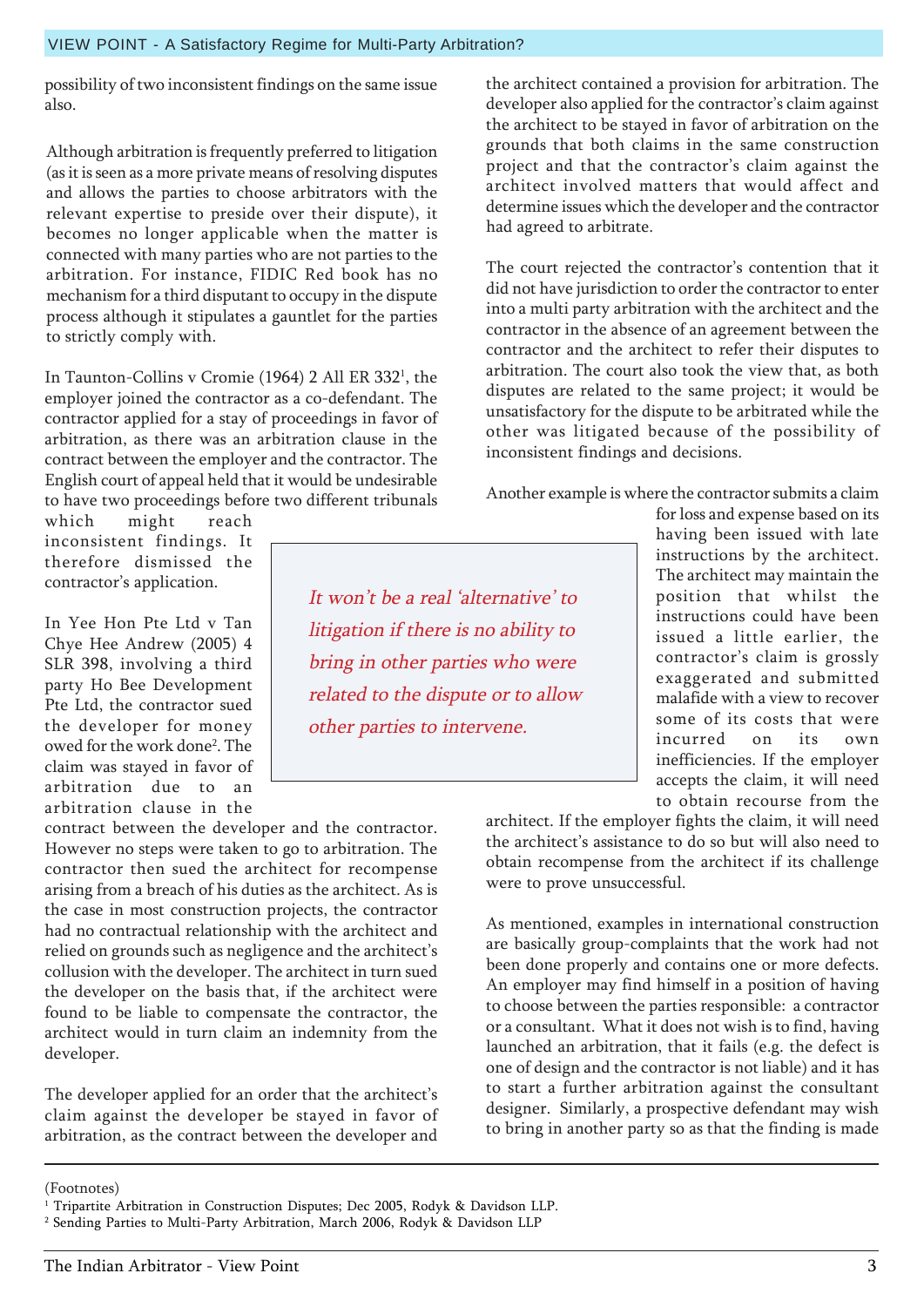### VIEW POINT - A Satisfactory Regime for Multi-Party Arbitration?

which correctly apportions responsibility for the damage the subject of the arbitration, e.g. one consultant liable along with another consultant. All this can be done in courts but can it be done in arbitration?

A sub-contractor loses money for having to comply with an instruction which derives from the Employer. It claims against the contractor. The Contractor does not, ideally, want to be risk being liable to the sub-contractor and have to start off all over again pursuing a claim against the Employer. This is particularly the case if the employer's defence is that completion was delayed because of matters for which the Contractor would say was the responsibility of the sub-contractor. So too with questions of the interpretation of the provisions common to more than one contract or sub-contract.

Questions might therefore arise such as how to extend arbitration for third parties, may an arbitration tribunal hearing a dispute arising from a specific contract decide issues arising from connected agreements entered into by the same parties, how separate arbitration

proceedings can be commenced, may these different proceedings be consolidated and under what conditions; if they cannot be consolidated, how and to what extent can one overcome the inconveniences that arise from having several parallel proceedings; may a party to the complex contractual structure intervene voluntarily in the proceedings; when there are several defendants that have divergent interests and do not therefore want to appoint the same arbitrator, how does one go about constituting an arbitration panel, and so on.

This is why the author believes that Multi-party arbitration should have a satisfactory regime in international construction disputes. It will tie all the parties together in a dispute thus avoid them operate in the shadow of contract privity. It won't be a real 'alternative' to litigation if there is no ability to bring in other parties who were related to the dispute or to allow other parties to intervene.

(Author: Dr. Chandana Jayalath is a senior contracts specialist of Consulting Engineering Group, Doha, Qatar)



We would like to have your contributions, provided they are not published else where. Articles should be in English. Please take care that quotations, references and footnotes are accurate and complete. Submissions may be made to the Journals Division, Indian Institute of Arbitration & Mediation, PDR Bhavan, Second Floor, Foreshore Road, Cochin - 682 016 or editor@arbitrationindia.com.

Publication of the Article will be the discretion of IIAM and submissions made indicates that the author consents, in the event of publication, to automatically transfer all copyrights thereof to the publisher of the IIAM Journal

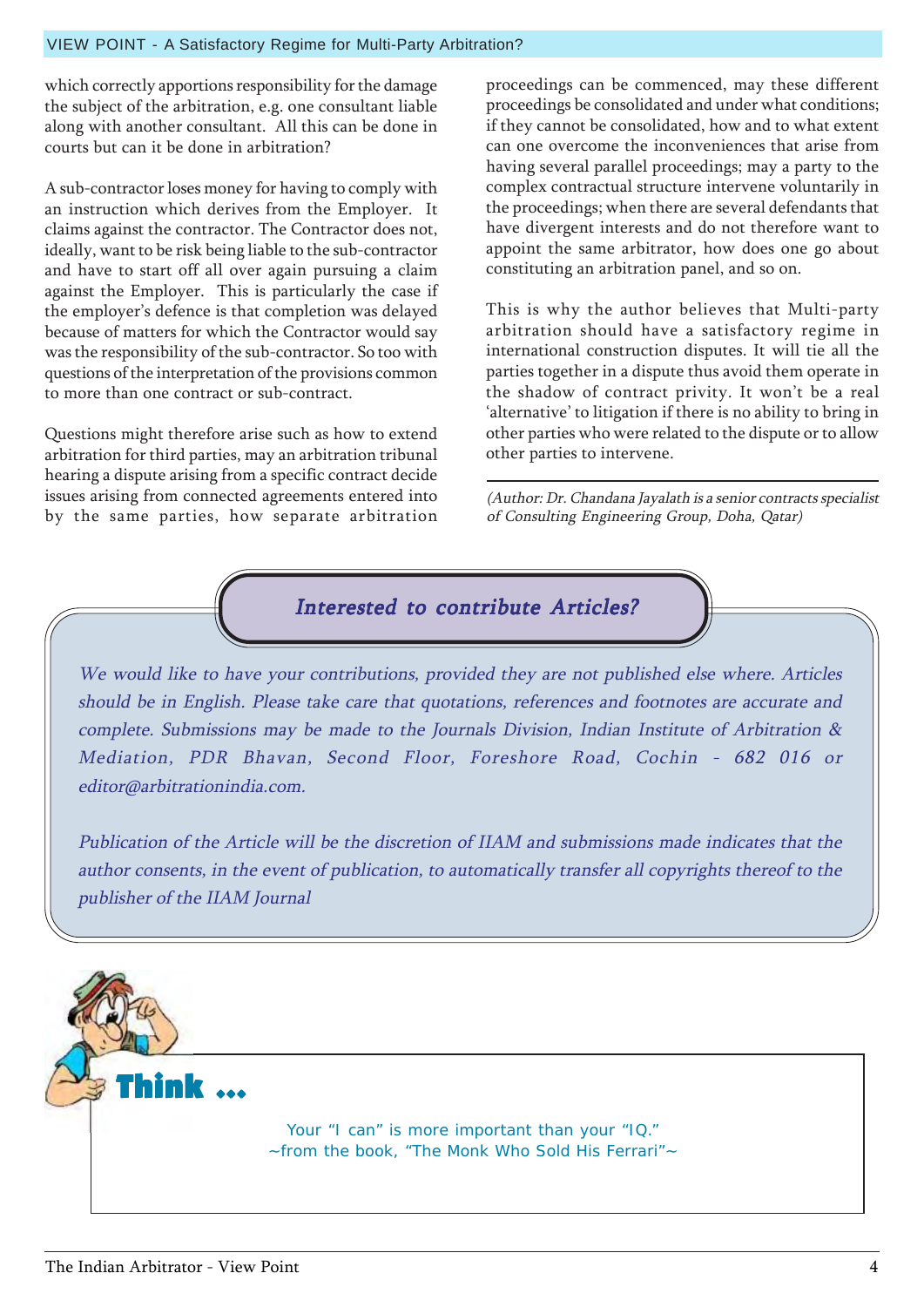

## An Introduction to Deal Mediation : L. MICHAEL HAGER

The first thing to know about deal mediation is that it is an extraordinarily valuable tool for lawyers and their clients. It can save negotiations that are doomed to failure for reasons of cultural difference, high emotion or a lack of orderly process. As a brand new lawyering skill, it can be an added source of income for the individual lawyer or law firm.

The second thing to know is that the biggest obstacle to the expanded use of deal mediation is the lawyer who sees it as a threat, rather than an opportunity. It took many years for lawyers to see Alternative Dispute Resolution (ADR) as a boon for their clients and a revenue earner for their firms. By shedding light on the little known opportunity of deal mediation, the ABA can speed the learning process and help make DM a new professional specialty.

The third thing to know about deal mediation is that it is not rocket science. Since it requires a "mediator personality" as defined below, the role of neutral is admittedly not for everybody. For those

already engaged in the ADR field and experienced in commercial contract negotiation, expanding to deal mediation is a no-brainer. However, it is important to note that a deal mediator does not in any way supplant individual counsel for the parties. Hence all lawyers who negotiate business deals need to understand how they can select and use a lawyer neutral to improve their chances of success in complex, high value negotiationsor even in more ordinary ones where the parties have widely different expectations.

### What Is Deal Mediation?

To understand DM one has only to understand mediation in the context of dispute resolution. Parties to a contract dispute may first try to negotiate a resolution by themselves. Alas, they often fail, especially when human emotions and hidden agendas come in the way of a negotiated settlement.

A third party neutral, acceptable to both parties, can employ a number of effective mediation tools to help

It took many years for lawyers to see Alternative Dispute Resolution (ADR) as a boon for their clients and a revenue earner for their firms.

the parties resolve even the most intractable disputes or international conflicts. Unlike the arbitrator, the mediator does not decide, but can only lead the parties to understand how their mutual interests can be better met by an amicable settlement than by litigation or force of arms.

The mediator has a large tool box. He or she can: propose an orderly process for negotiating the dispute; help frame key issues; and hold separate "caucuses" with individual parties to vent emotions or vet ideas. The ADR mediator can facilitate plenary sessions with all the parties. By shifting from one meeting format to another, the mediator can orchestrate an ongoing brainstorming that will prompt creative problem-solving by the parties

themselves. Thus in essence ADR is simply "assisted negotiation."

### The Evolution of ADR to DM

Professor Roger Fisher of the Harvard Law School illuminated my path to ADR and eventually to deal mediation. Although my days as his student antedated by two decades his publication (with William Ury) in 1981of Getting to Yes, .and although the book itself focused on negotiation, not mediation; his revolutionary theory of "win-win" provides a sound underpinning for both ADR and DM.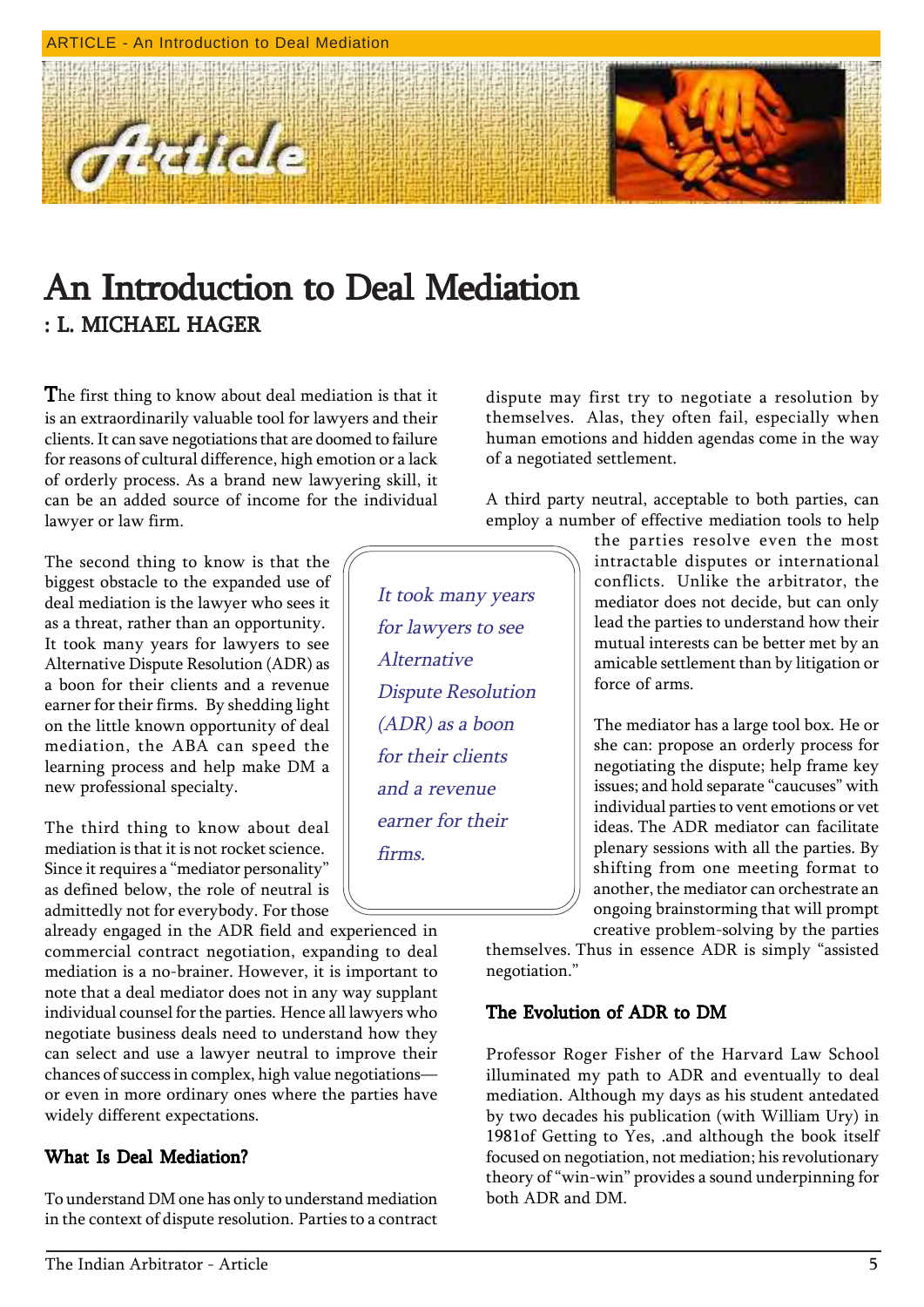Among the first to view negotiation as other than a zerosum game, Roger set forth four basic principles of interest-based negotiation:

- Separate people from the problem
- Focus on interests, not positions
- Invent options for mutual gain
- Use objective criteria.

I had an opportunity to appreciate the relevance of these principles to mediation when I began a practical study of ADR- first at Professor Frank Sanders' Mediation Workshop at Harvard and later at the Summer Program of the London-based Center for Dispute Resolution (CEDR). Of course these workshops like many others in the field of ADR confined themselves to dispute and conflict resolution.

From that point, it was simply a matter of linking Fisher's negotiating methods as applied to both disputes and deals with the value-add of a neutral. I asked myself: if one can negotiate both to resolve disputes and reach agreements on fresh transactions and if mediation is merely "assisted negotiation," why not bring in a lawyer neutral to help parties reach agreement on complicated or difficult contract negotiations?

As co-founder and Director (later Director General) of the International Development Law Organization (IDLO) in Rome, I visited Australia in 1998. While there I happened to meet with Robert Pritchard, a Sydney lawyer to whom I had been introduced on an earlier

trip. When our conversation turned to ADR, I told him of my wish to write a law review piece on deal mediation, but that I hesitated to do so because I had never come across any lawyer who had done it. When Robert calmly but firmly interjected "I've done it," I knew that I had found my writing partner. The result was "Deal Mediation: How ADR Techniques Can Help Achieve Durable Agreements in the Global Markets," published as the lead article in the ICSID Review Foreign Investment Law Journal in the Spring, 1999 edition.

In the piece we focused on large, cross-border transactions which have a high percentage of negotiation failures. Robert's two case studies are the centerpiece of the article. However, the case for deal mediation is equally relevant to any negotiation large and complicated enough to warrant the extra expense of engaging a lawyer neutral.

It is beyond the scope of this introduction to summarize the article. Suffice it to say here, the deal mediator should be a commercial lawyer with years of experience in representing parties in international transactions. Beyond active listening skills, dispassionate judgment and a deep reservoir of patience, he or she will be able to gauge whether the parties have realistic expectations of each other and to guide them to jointly assess and cope with their mutual business risks. "A successful deal mediator," we contended, "can thereby help the parties achieve an enduring collaborative relationship."

(Author: L. Michael Hager is the President, Resolve-Consult International, LLC and Former Director, International Development Law Institute, Rome, Italy).

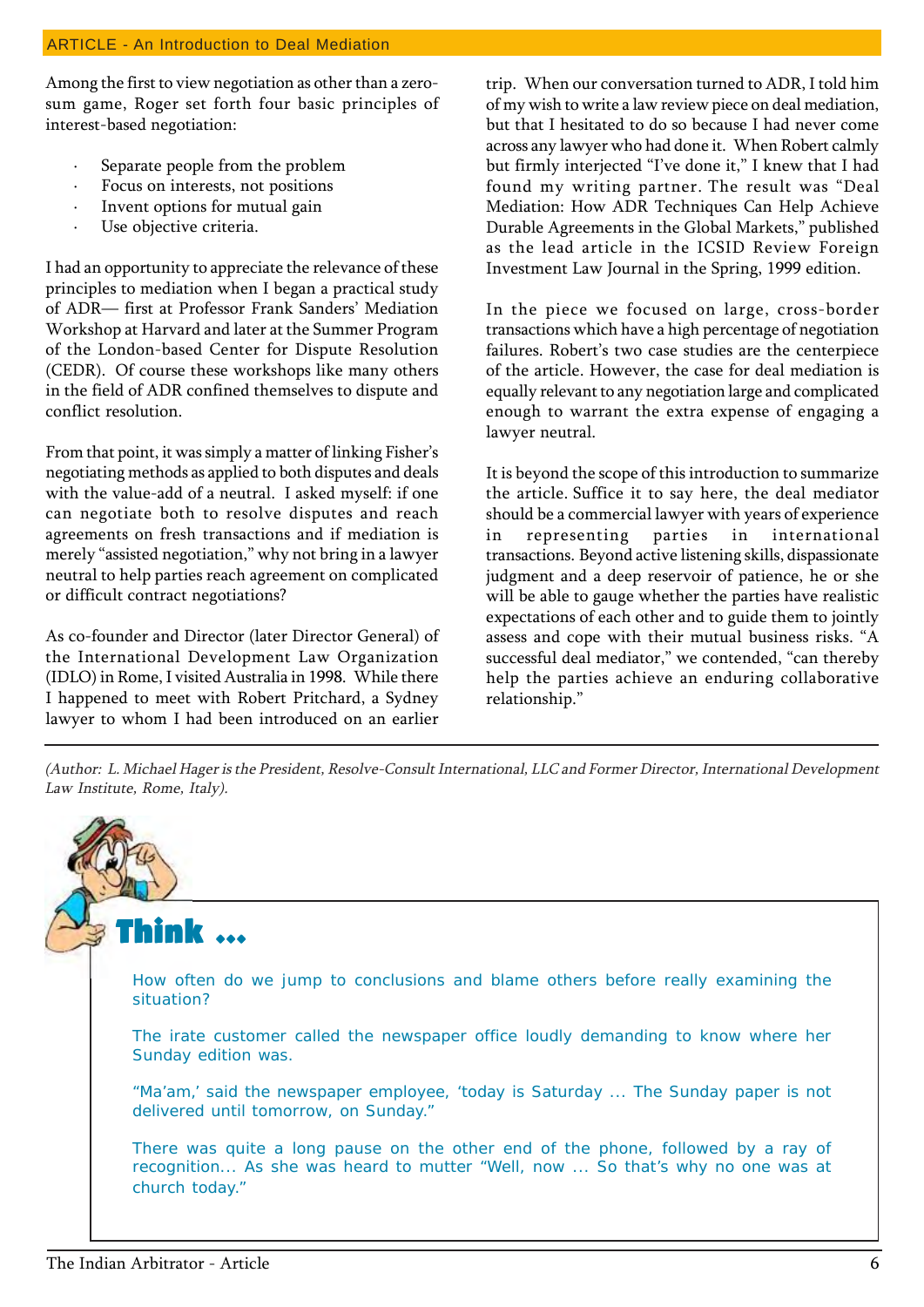

## An Architects Perspective : PROF. AR. K. JAISIM

Evaluating non-tangibles is a very trying process. Guidelines are not easy to come by. Only two parties really know the depth and truth. Therefore it is necessary to establish credibility and confidence. And both must trust the arbitrator to the point that they are honest with their claims.This approach to arrive at solutions will assist the professional and the client to carry on with their work positively without being hindered with time and cost consuming court and legal procedures which will tie them up.

**Every man who is in the pursuit of his goals has many** claims. To settle these claims without confrontation and amicably becomes paramount.

The Building Industry in India is the largest employer of Human beings next only to agriculture. And if you look deeper, you will notice that even there the agriculture labour gets into intensive building material production and building during the non-harvest season.

Zillion years ago people worked in the land during the season for growing food, and in the off-season cleared the same soil for making bricks and from that created the built environment.

Almost all civilization cropped up along riversides and basins. Very soon the single occupancy became a double profession. Later as more people got involved and the first steps of specialization took roots, a sea change took place.

The people who tilled the soil and the people who made the bricks from the soil were no longer a single people. They had different pursuits. Different pursuits but from the same soil. Initially it was beneficial to both, as divided inputs meant greater production. But, a big but, the resource is a limited factor. Depletion leads to conflict of interest. So claims of rights started. Property rights, never heard of before becomes statutory. Like today Intellectual Property rights are becoming a very significant part of Human conflict.

Whose is What? Who has the right and by what law.

The Human being has entered into a whole new game. Giving rise to a third professional  $-$  the Judge.

From that day every interest man has shown in the pursuit of his goals has many claims. To settle these claims without confrontation and amicably becomes paramount. This is today very obvious in the arena of the building industry.

Going more specific, the subject of building Design gets even murkier. From the Idea stage to the preparation of a design detail can be questioned by every other person. Again it becomes more crucial during the interpretation of the detail. Specifications and Estimation become subject to scrutiny. Architects make design and detailed drawings and then extract from these a set of specifications and estimations. Together the implementing agency builds and delivers to the client upon a payment.

Every step is an involved one. Interpretation becomes important. What was imagined and what was delivered - many a time a big gap appears. The simple reason being the Party that imagined and promised is different from the Party that consumed. From the Intangible to the tangible the process is full of interpretations.

This Delivery and Acceptance has to be resolved. And resolved to the acceptance of both parties. This is no easy task. It has all sorts of values, each as appreciated from different facets. If there was no value difference there would be no conflict.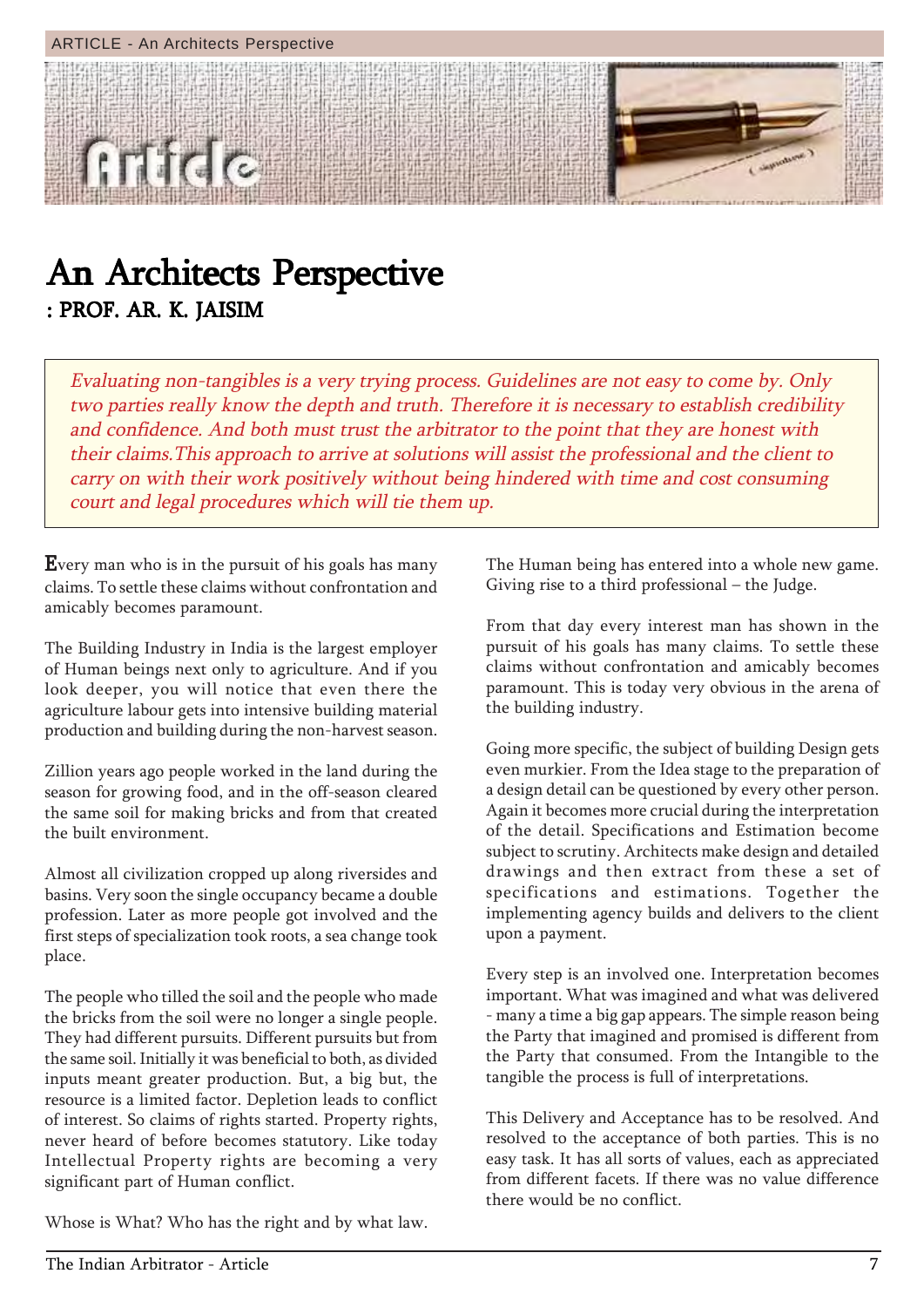### ARTICLE - An Architects Perspective

From preparation to acceptance is a chasm, especially in the field of Design. Unlike even the builder who has built a concrete tangible building, the architect has only provided ideas, sometimes on paper and many a time purely as an intangible concept. At this stage the consumer can simply ignore the architect, especially after the completion of the project. This is like walking into a restaurant ordering from the menu, consuming the food and refusing to pay on the point that what one consumed is not what one expected of the order. Now there is no way of ret riving the food, and no way of even evaluating it. Unless it is bad stuff and leads to a health hazard of the patron.

This is where an organization like the ADR Institute comes into play. One can go into legal court based judgments, but they are not only time consuming but also not suited to this type of activity. The Judge or the Jury is neither capable nor competent to serve an order on these problems. It needs expertise, and they have to be sought from the profession and have to be impartial. It needs both ARTISTIC and TECHNICAL qualification in addition to knowing the interpretation of law.

Evaluating non-tangibles is a very trying process. Guidelines are not easy to come by. Only two parties really know the depth and truth. Therefore it is necessary to establish credibility and confidence. And both must trust the arbitrator to the point that they are honest with their claims.

Arbitration in architecture is in its infancy in India. Most Architects throw up their hands and give up. And sometimes many a client accepts deficient work not knowing what to accept. A knowledge based Institution can give growth and maturity to this scenario.

I am confident that in the years to come, there will be many a complex situation that will need to be handled. This approach to arrive at solutions will assist the professional and the client to carry on with their work positively without being hindered with time and cost consuming court and legal procedures which will tie them up.

We await the future, which will resolve situations amicabily and make for a more happier environment. With this confidence the profession of Architects can concentrate on their real work and make their worth more visible and create with confidence that values will be honored.

(Author: K. Jaisim is a consultant architect and the Director of Jaisim Fountainhead, Bangalore)

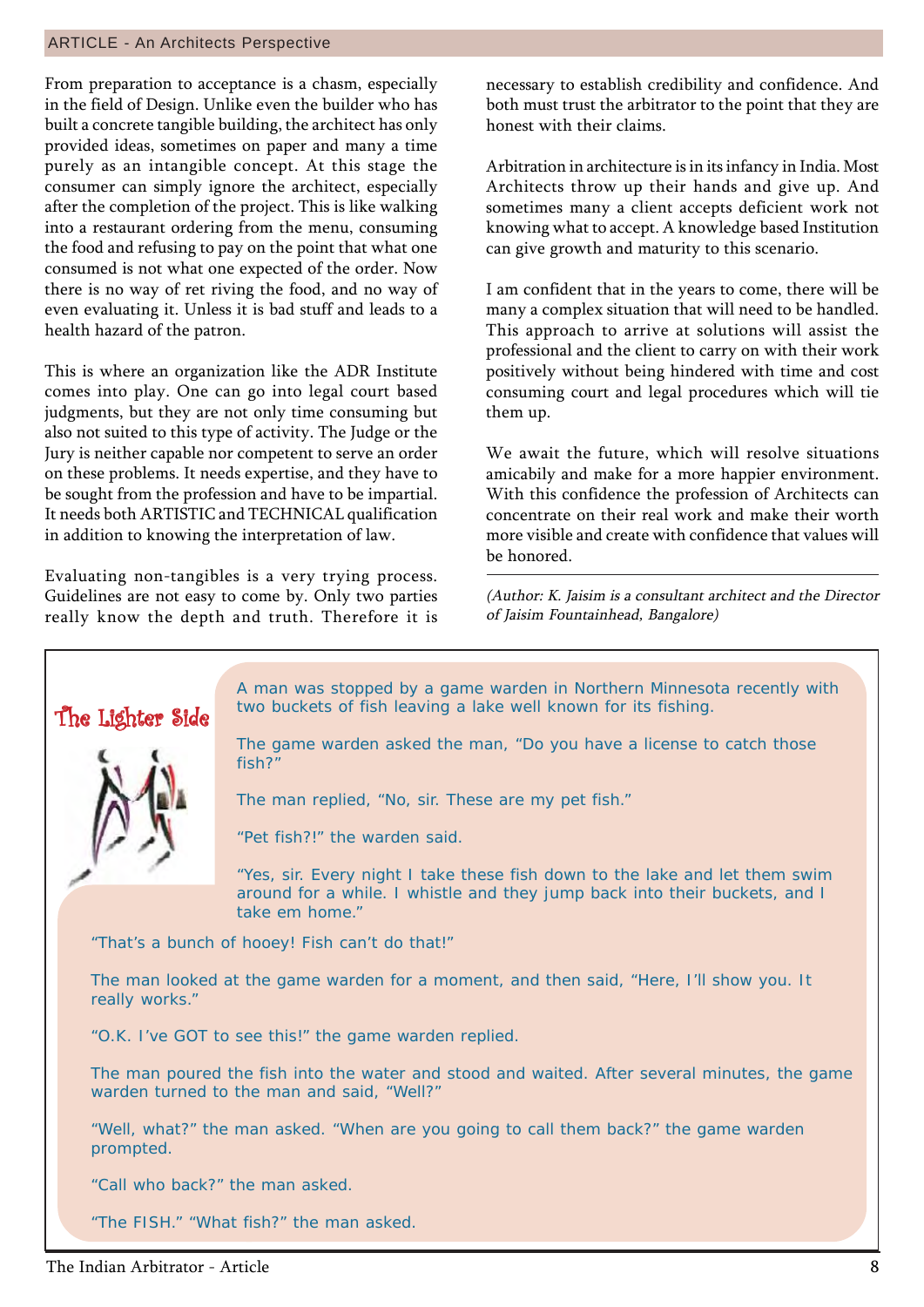# **ews & Events**



## Seminar on Legal Contract Excellence

IIAM endorses the seminar on Legal Contract Excellence hosted by Marcus Evans. The Seminar will be on 13-14 August 2009 at Le Royal MÈridien Mumbai. The Seminar will address the current challenges in managing contracts during this global financial crisis.

This two-day ground breaking conference is complete with excellent presentations, extended sessions and panel discussion from top-notch industries players. Delegates will gain first-hand information on various innovative techniques in legal contract management. Attendees will also discover ways of avoiding unnecessary disputes, strategies in drafting contracts and risk involved in contract management. For more details about the program, log on to: www.arbitrationindia.com/htm/iiam\_law\_lectures.html

## Mediation Seminar in Copenhagen Mediation Seminar in Copenhagen

During eleven days in December 2009 delegates from throughout the world will meet in Copenhagen for the 15th Conference of the Parties - COP15 - to the United Nations Framework Convention on Climate Change, UNFCCC. The Denmark meeting is crucial for the international climate change negotiations. The climate change crisis challenges people throughout the world to invent and implement innovative ways to mitigate and thwart climate changing causes and effects. The crisis calls for new methods for nations and people to overcome differences and work together with the objective of preventing and resolving conflict arising because of limited resources and/or the effects of climate change.

In a Manifesto from 9th July 1955 issued in London, Albert Einstein and other leading scientists urged humanity to find peaceful means for the settlement of all matters based on new ways of thinking. An important new way of thinking features the use of the collaborative, participatory, and pluralistic conflict resolution processes like mediation and facilitation.

## No particular form for Arbitration Agreement

The Supreme Court of India, while deciding an application under Section 11 of the Arbitration and Conciliation Act 1996, (Nandan Biomatrix Limited v. D-1 Oils Limited) held that the Act prescribes no particular form for an arbitration agreement. If the parties' intention to refer the dispute to arbitration can be ascertained from the terms of the agreement, it is immaterial whether the terms 'arbitration', 'arbitrator' or 'arbitrators' have been used in the agreement. This in turn depended on the partiesí intention, as expressed in the correspondence exchanged between the parties, the agreement in question and the surrounding circumstances, the court held.

## Phase 1 of IMI Certification over by June 30

IMI certification of mediators by the International Mediation Institute, The Hague, Netherlands under the Experience Qualification Path is due to end on June 30. However, mediators who have registered on the IMI portal by June 30 will have a further three months (until September 30) to complete their Profiles. IMI Certification will be available to any mediator after June 30th by gaining a certificate from an experienced credentialing organization as a result of a performance-based assessment program approved by the IMI Independent Standards Commission (ISC).